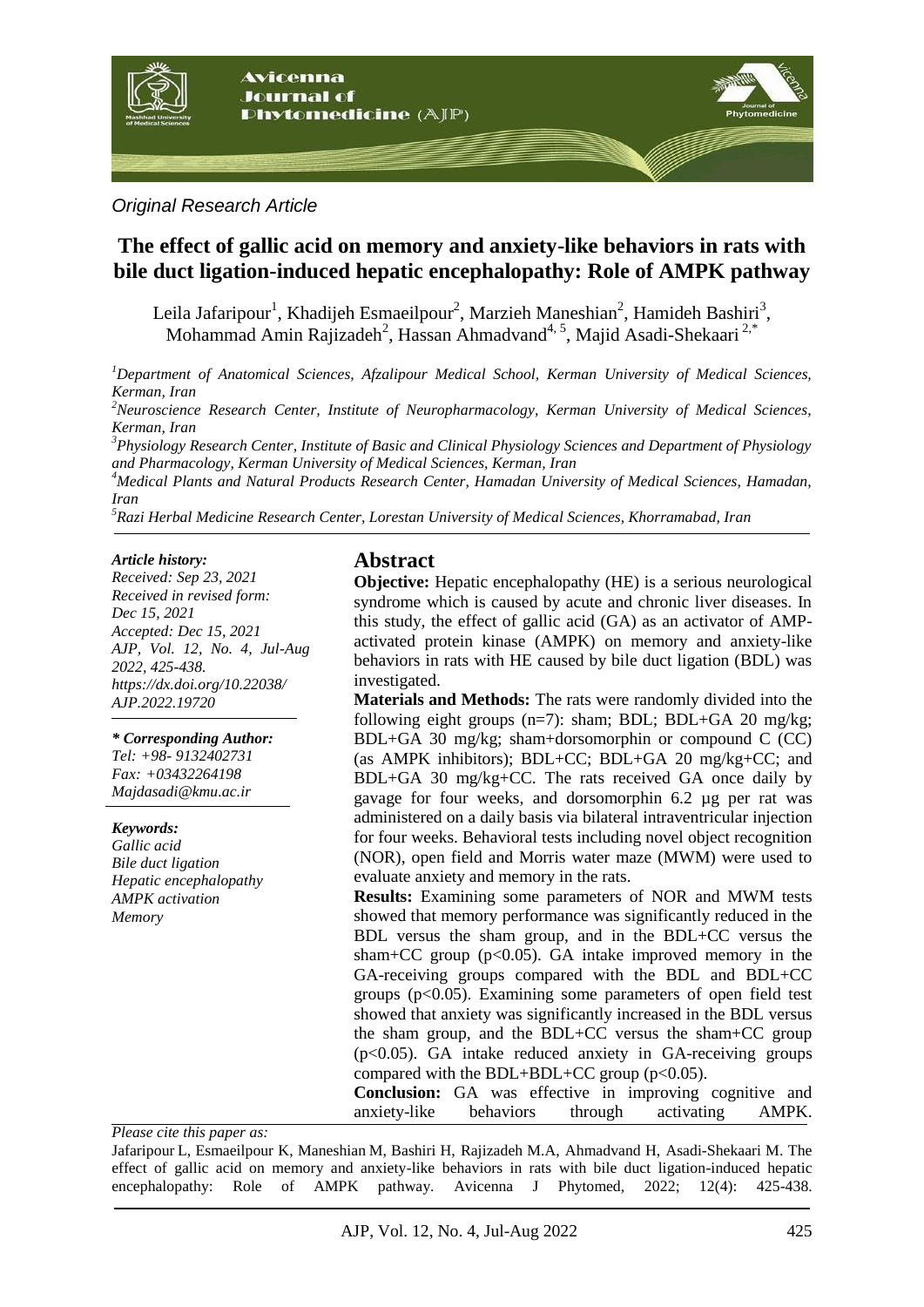# **Introduction**

Hepatic encephalopathy (HE) is a serious neuropsychiatric syndrome resulted from acute and chronic liver diseases. Overt symptoms of HE include personality changes, sleep disturbances, ataxia, and asterixis as well as impairment of learning ability and memory formation, which may ultimately lead to coma and death (Braissant et al., 2019; Jefferson et al., 2020). Liver damage leads to the increase in blood ammonia and as a result, it disrupts the central nervous system and increases oxidative stress and neuroinflammation (Lu et al., 2020a).

Cholestasis causes accumulation of bile acids in the liver which leads to stimulatory effects on hepatocytes and hepatic inflammation, oxidative stress, fibrosis and hepatocyte death (Lin et al., 2017). Bile duct ligation (BDL) is a classical model that leads to biliary cirrhosis in animal models. Morphological changes of cirrhosis in this model were comparable to those observed in human biliary cirrhosis. According to the International Society for Hepatic Encephalopathy and Nitrogen Metabolism (ISHEN, the BDL model leads to cholestatic liver diseases or chronic liver failure (CLF), resulting in the HE manifestations (Butterworth et al., 2009). HE following cholestasis in the BDL model in rats causes cognitive disorder, memory impairments, anxiety-like behaviors and exploratory behaviors (Esfahani and Zarrindast, 2021).

Adenosine monophosphate-activated kinase (AMPK), which is a heterotrimeric serine/threonine kinase, is one of the key factors in protecting intracellular homoeostasis and it can be activated by increased intracellular AMP levels (Hardie et al., 2012; Heidrich et al., 2010). AMPK activates catabolic pathways that produce ATP. It not only plays a vital role in response to diverse metabolic stresses such as hypoxia, oxidative stress and inflammation, but also has a more important role than most types of stresses

in maintaining intracellular homoeostasis (Hardie et al., 2012; Heidrich et al., 2010). AMPK in the hippocampus is activated by cyclosporine A and a ketogenic diet. Cyclosporine A activates the downstream kinases involved in the lipid metabolism and phosphorylation of acetyl-CoA carboxylase (ACC) which is induced by the ketogenic diet. The AMPK/ACC pathway may be new target for treating neurodegenerative diseases, such as Parkinson's, Alzheimer's and stroke (Jeon et al., 2009; Park et al., 2011). AMPK promotes neurogenesis in the hippocampus by improving mitochondrial metabolism, thus reducing depression and anxiety-like behaviors and improving memory and learning (Finley, 2018; Sun et al., 2020). Compound C

(6-[4‑(2‑piperidin‑1‑yl‑ethoxy)‑phenyl] 3‑pyridin‑4‑yl‑pyrazolo[1,5‑a] pyrimidine) or dorsomorphin is a small molecule that interferes with AMPK metabolic regulation and is used as an AMPK inhibitor (Chuang et al., 2021). Dorsomorphin causes memory impairment following the AMPK inhibition (Rashtiani et al., 2021b).

Gallic acid (3, 4, 5-trihydroxybenzoic acid, GA) is a natural polyphenol with antioxidant and anti-inflammatory properties (Eslamifar et al., 2021). GA activates AMPK pathways through increasing antioxidant capacity, and increasing mitochondrial mass and fatty acid metabolism, which can be effective in ameliorating inflammatory diseases, metabolic syndromes and atherosclerosis (Doan et al., 2015; Tanaka et al., 2020).

Due to the complexity of the factors that play a role in the HE development, nowadays, drug therapies and therapies combined with diets appropriate for individuals, especially diets rich in antioxidants, can have better results. Therefore, the goal of this study is to explore how GA with its antioxidant properties can activate AMPK. Whether it can reduce memory disorders and anxiety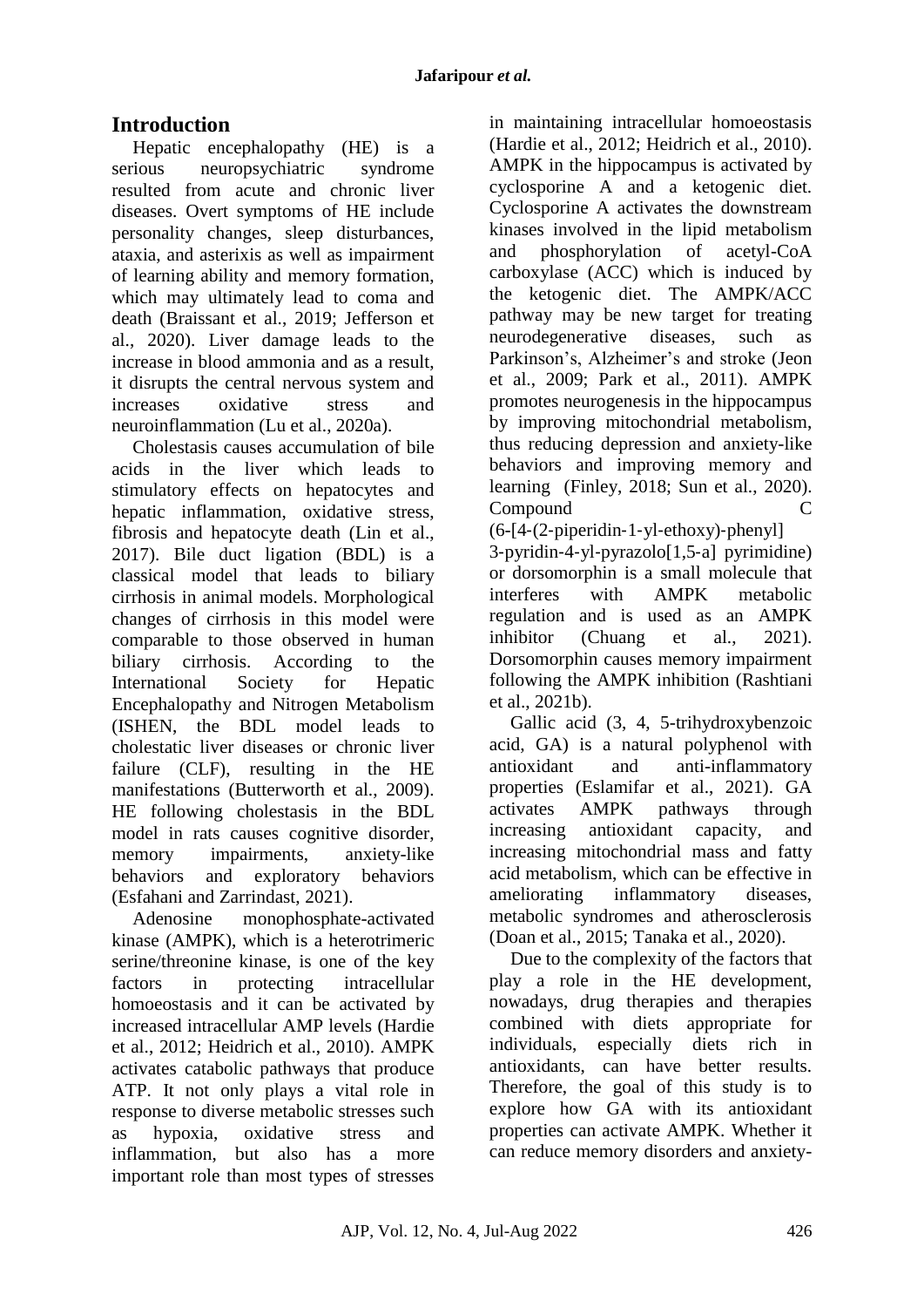like behaviors in HE due to BDL in an animal model or not.

### **Materials and Methods Chemicals**

All the chemicals used in the study were of analytical grade. GA (CAS Number: 149-91-7) and dorsomorphin (CAS Number: 66405-64-3) were purchased from Sigma Chemical of Taufkirchen, Germany.

## **Experimental procedures Animals and treatment plan**

Fifty-six male Wistar rats weighing 220-250 g were purchased from Neuroscience Research Center, Kerman University of Medical Sciences, Kerman, Iran. They were allowed to acclimate to the laboratory conditions for one week before beginning the experiment. The animals were housed in Plexiglas boxes with sawdust bedding in a 12:12-hour day/night cycle, at  $22 \pm 1$ °C. All the experimental stages were approved by Institutional Animal Ethics Committee, Kerman University of Medical Sciences, Kerman, Iran (ethical number: IR.KMU.REC.1399.470). The rats were randomly divided into eight groups (n=7) as follows:

Sham: Rats underwent laparotomy without BDL surgery.

BDL: Rats underwent BDL surgery.

BDL+GA 20 mg/kg: Rats underwent BDL surgery and received GA (Abdel-Moneim et al., 2017)

BDL+GA 30 mg/kg: Rats underwent BDL surgery and received GA (Mansouri et al., 2013).

Sham+CC: Rats underwent laparotomy and received dorsomorphin or compound  $C$  (CC).

BDL+CC: Rats underwent BDL surgery and received dorsomorphin.

BDL+GA 20 mg/kg+CC: Rats underwent BDL surgery and received GA and dorsomorphin.

BDL+GA 30 mg/kg+CC: Rats underwent BDL surgery and received GA and dorsomorphin.

GA was administered once by gavage for four weeks the day after BDL surgery. Other groups received normal saline by gavage on the daily basis for 4 weeks.

Dorsomorphin (6.2 ug) was administered through bilateral intraventriclar (i.c.v) injection for four weeks for all the receiving groups (Zarei et al., 2019). Other groups received normal saline through bilateral intraventriclar (i.c.v) injection on the daily basis for 4 weeks.

Dorsomorphin was dissolved in 5% DMSO in normal saline and GA was dissolved in normal saline.

### **Rat brain in stereotaxic coordinates**

The animals were anesthetized by intraperitoneal (i.p.) injection of a combination of ketamine (87.5 mg/kg) and xylazine (12 mg/kg). After shaving their scalp by clippers, the rats were placed in the stereotaxic instrument and an incision was made on the mid line of the scalp. The cannulas were inserted into the ventricle for i.c.v injection (coordinates:  $\pm 1.3$  mm lateral to the midline, 0.8 mm posterior to the bregma and 3.4 mm ventral to the surface of the skull). Then, a small hole was drilled by a micro dental drill in the skull. Cannulas were bilaterally fixed to the parietal skull by two small screws and dental acrylic cement (Zarei et al., 2019).

## **BDL surgery**

Each rat was anesthetized by ketamine  $(87.5 \text{ mg/kg})$  and xylazine  $(12 \text{ mg/kg}, i.$ p.).

After shaving the hair and disinfecting the site, an incision was made in the midline of the abdomen and the liver was retracted gently to identify the common bile duct. The common bile duct was carefully separated and double ligated with a 4–0 silk suture and cut between these two ligatures. Then, the surgical incision was sutured in two layers. In the sham group,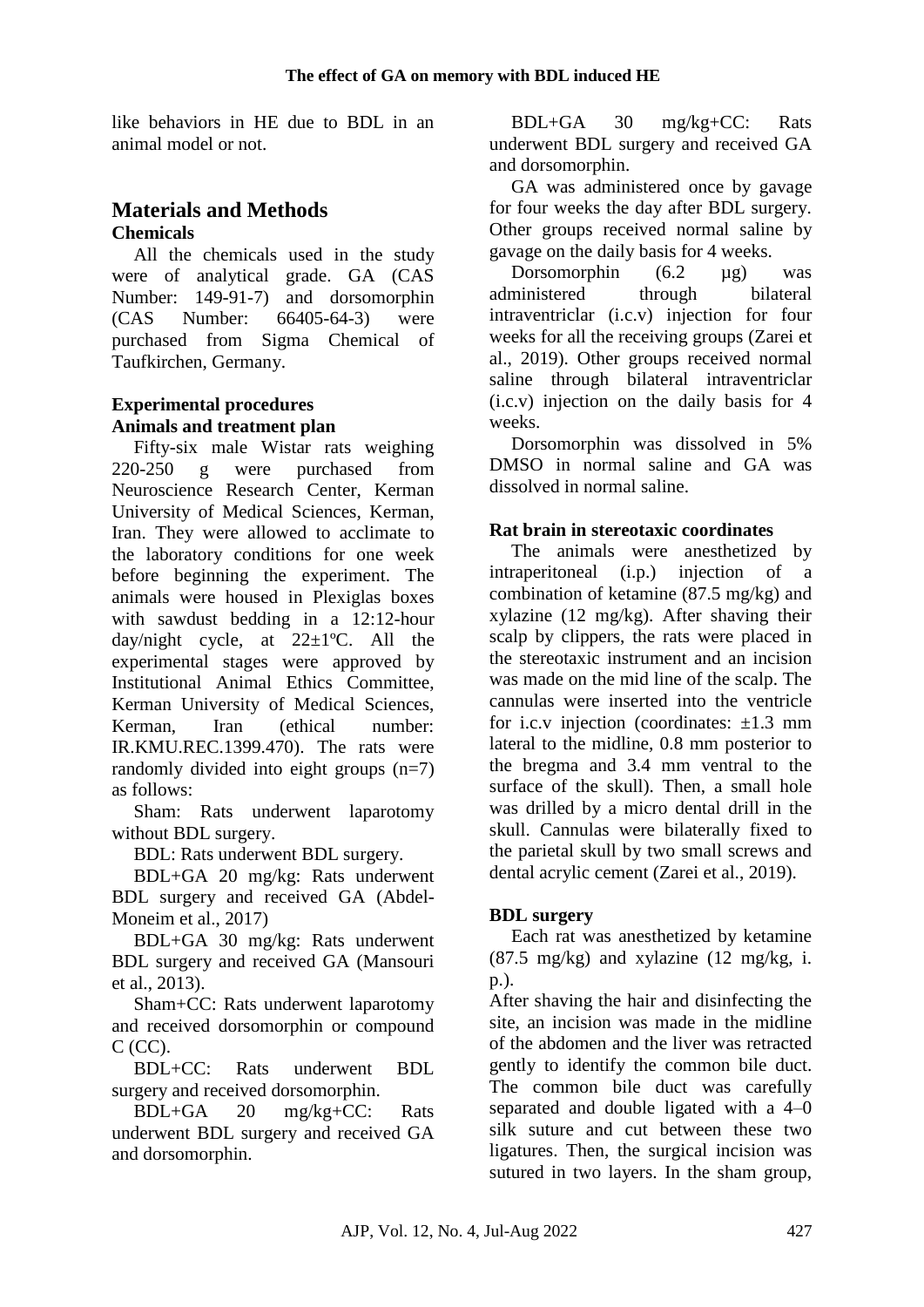abdominal incision was performed, but the common bile duct was not ligated. All the rats were kept and monitored for four weeks after BDL surgery (Golshani et al., 2019).

#### **Novel object recognition test**

The novel object recognition (NOR) test is used to assess recognition memory and learning in the animal models of neurological disorders. All the animals were habituated to a plastic cage (57×57× 40 cm) for 10 min. The next day (the training phase), each animal was allowed to freely explore two similar objects. The objects were identical both in height and mass, but different in appearance. A training session was offered in an identical location inside the box for 5 min. Memory retention was measured throughout the testing session, 15 min after the education session. In the testing phase, to prevent the animals from being naturally attracted to a place in the box, the object position was changed randomly. The animals were allowed to explore the box for 3 min.

NOR performance was determined by the discrimination index (DI). DI in the training phase indicates the exploration time for one of the familiar objects (T familiar) to the total time. DI in the testing phase indicates the exploration time for the novel object  $(T_{\text{novel}})$  to the total time. The total time is the exploration time of both objects in the training and testing phases  $(T<sub>total</sub>)$  (Joushi et al., 2021).

 $DI$  training phase  $=T$  familiar  $/T$  total  $DI$  test phase  $=T$  novel  $/T$  total

### **Open field test**

The open field test is a well-known protocol used to determine exploratory behavior, general locomotor activity and anxiety in animals such as rats, mice and rabbits.

In the present study, the rats were located in a large square chamber (80×80× 50 cm) made of Plexiglas. Each animal was slowly placed in the center of the arena. It was allowed to move freely for 5

min in the arena. The digital video camera in the room recorded all the behaviors of the rat and the obtained information was analyzed by Ethovision software. This test examined parameters such as total distance moved (TDM, in cm), time duration of movement (M, in sec), cumulative duration in the center zone (CDCZ, in sec), cumulative duration in the peripheral zone (CDPZ, in sec) and numbers of rearing (R) and grooming (G) (Safa et al., 2020).

#### **Morris water maze test**

The Morris water maze (MWM) is a test that is extensively used to investigate spatial memory and learning in animal models. In this test, the rats were placed in a round black pool of water, 160 cm in diameter and 80 cm in height. The pool was filled with water to the depth of 40 cm at the room temperature  $(26^{\circ}C)$  and was divided into equal quarters; the starting points of the quarters were called N, S, E and W. A platform with the diameter of 10 cm was placed in the pool in such a way that could not be seen by the animals. The experiment was performed in a dimly lit room with varied and tortuous images attached to different parts of the wall around the maze. All the experimental groups were tested during the lighting time between 9:00 am and 7:00 pm. All the testing stages were registered by the Smart video tracking system and the rats could be followed on the screen of a computer. Each animal completed three blocks of training that were separated by a period of 30 min resting. Each block consisted of four trials with 60-sec intervals. In each trial, the animals were placed in the water pool randomly from each of the four quadrants of the maze. During the acquisition, the platform's location remained constant and the rats were allowed to search the pool and find the platform for 60 sec. If an animal could not find the platform in 60 sec, it was guided toward the platform by the experimenter. The velocity, time spent to find the platform and distance moved were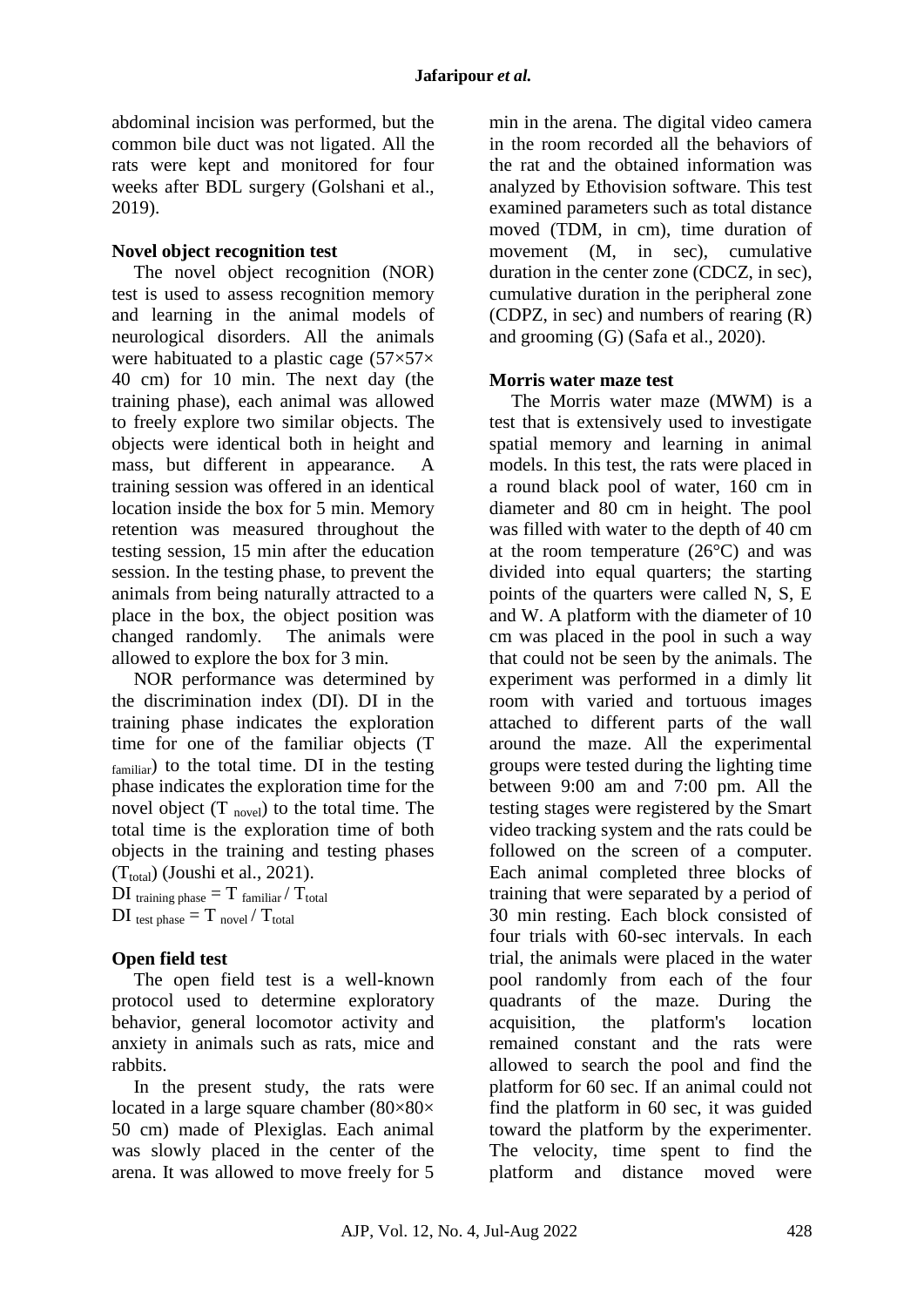calculated and analyzed. Spatial memory was tested 24 hr after the final training test. In this test, the platform was removed and the animal was allowed to swim in the pool for 60 sec. The time spent and the distance moved in the target quadrant were analyzed as memory indices (Rajizadeh et al., 2019).

#### **Statistical analysis**

In this study, SPSS 23 software was used to analyze the data. After testing the normality of data using Shapiro-Wilk test, they were analyzed using analysis of variance (ANOVA) or nonparametric tests. In the open field test, velocity and distance traveled were compared using one-way ANOVA. Other parameters were analyzed by nonparametric tests (Kruskal–Wallis test) and the data are expressed as median (min-max). The discrimination index in the training and testing in NOR test was analyzed by one-way ANOVA. In acquisition trail in the MWM test, the parameters were analyzed using two-way ANOVA and Tukey post hoc test for making comparison between the two groups. In probe trail in the MWM test, the parameters were analyzed using one-way ANOVA. The data are expressed as mean±standard error of the mean (SEM). p-values equal to or lower than 0.05 were considered significant.

### **Results**

#### **Effect of GA on NOR in BDL rats**

One-way ANOVA did not show a significant difference among the groups in terms of the discrimination index in the training phase  $[F (7,48) =2.19, p=0.06]$ (Figure 1A).

In this study, analyzing the discrimination index in the testing phase using one-way ANOVA revealed significant differences among the groups  $[F (7, 47) = 5.56]$ p<0.0001]. Analysis by Tukey's *post-hoc* test showed that DI was significantly decreased in the BDL group compared with the sham group (p=0.001). The

BDL+GA 20 mg/kg group demonstrated no significant difference from the BDL group in the discrimination index in the testing phase ( $p=0.052$ ). The BDL+GA 30 mg/kg group was not significantly different from the BDL group in the discrimination index in the testing phase  $(p=0.071)$ .



Figure 1. Short-term memory performance in the novel object test after BDL and four weeks of GA and dorsomorphin intake. The discrimination index in the training and testing phases was analyzed by one-way ANOVA. a shows a significant difference from the BDL group. b shows a significant difference from the sham group. c shows a significant difference from the BDL+GA 20 mg/kg group. d shows a significant difference from the BDL+GA 30 mg/kg group. e shows a significant difference from the BDL+CC group. f shows a significant difference from the sham+CC group.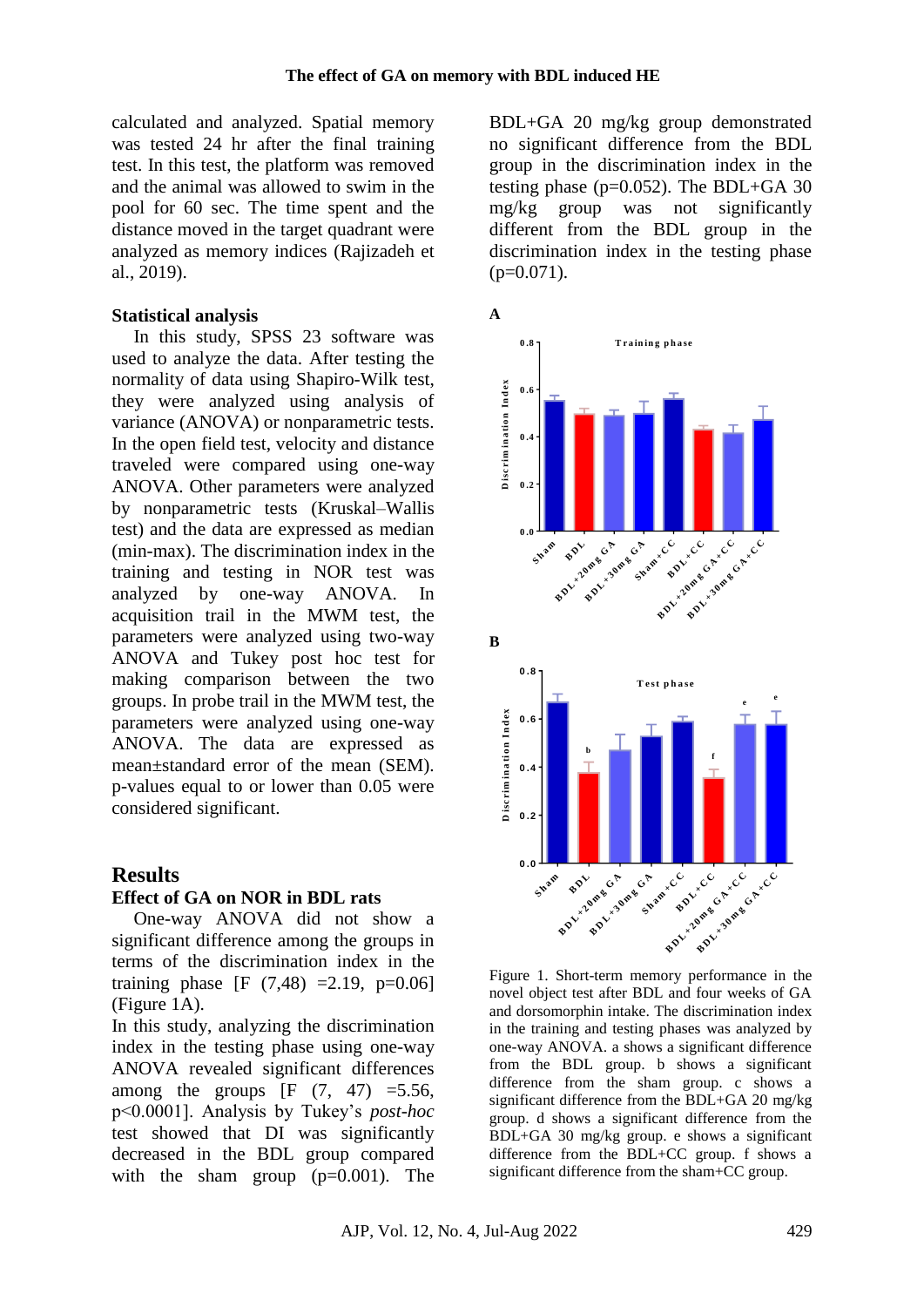In this study, analysis by Tukey's *posthoc* test showed that DI was significantly decreased in the  $BDL+CC$  group compared with the sham+CC group ( $p=0.029$ ). The BDL+GA 20 mg/kg+CC group showed a significant increase in the discrimination index in the testing phase compared with the BDL+CC group ( $p=0.032$ ). The BDL+GA 30 mg/kg+CC group had a significant increase in the discrimination index in the testing phase compared with the BDL+CC group (p=0.045) (Figure 1B).

#### **Effect of GA on open field test in BDL rats**

Kruskal–Wallis test showed a significant difference among the groups in the time spent in the center zone by the rats [H (7) = 34.71 ( $p < 0.0001$ ). The BDL group showed a significant decrease compared with the sham group  $(p=0.001)$ . The BDL+GA 20 mg/kg group did not show a significant difference from the BDL group in the center zone  $(p=0.26)$ . The BDL+GA 30 mg/kg group had a significant increase compared with the BDL group in the center zone (p=0.022). The BDL+CC group did not demonstrate a significant difference from the sham+CC group in the center zone  $(p=0.34)$ . The BDL+GA 20 mg/kg+CC group showed a significant increase in the center zone compared with the BDL+CC group  $(p=0.001)$  and the BDL+GA 30 mg/kg +CC group had no significant difference from the BDL+CC group in the center zone (p=0.29). Moreover, the BDL+GA 20 mg/kg+CC group showed a significant increase from the BDL+GA 20 mg/kg in the center zone  $(p=0.001)$  (Figure 2A).

Kruskal–Wallis test did not show a significant difference among the groups in the duration spent in the peripheral zone by the rats  $[H(7) = 13.06, (p=0.071)].$ However, a significant difference was observed between the BDL and sham groups in duration spent in the peripheral zone (p=0.001) (Figure 2B).

One-way ANOVA showed a significant difference among the groups in the distance traveled by animals  $[F (7, 48) =$ 2.34,  $(p=0.04)$ ]. The BDL group showed no significant difference from the sham group in the distance traveled by animals (p=0.98). The BDL+CC group was not significantly different from the sham+CC group in the distance traveled by animals  $(p= 0.48)$  (Figure 2C).

In this study, one-way ANOVA did not show statistically significant difference among the groups in terms of the movement velocity of the rats  $[F (7, 50) =$ 1.20, (p=0.32)] (Figure 2D).

In the present study, Kruskal–Wallis test showed a statistically significant difference among the groups in the rearing behaviors [H  $(7)$  =17.68, (p=0.014). The BDL group showed a significant decrease in the rearing behaviors compared with the sham group ( $p=0.002$ ). The BDL+ GA 30 mg/kg group had a significant increase in the rearing behaviors compared with the BDL group (p=0.026). The sham+CC group showed a significant decrease in the rearing behaviors compared with the sham group  $(p=0.03)$  (Figure 2E).

Kruskal–Wallis test showed no significant difference among the groups in the grooming behavior  $[H(7) = 9.11, (p=0.25)]$ (Figure 2F).

### **Effect of GA on the MWM test in BDL rats**

The data on the distance moved are shown in Figure 3A. Two-way ANOVA demonstrated a significant difference among the groups in terms of the distance moved  $[F (14, 128) = 2.03, p=0.02]$ . The distance moved in block 1 was significantly decreased in the BDL+GA 30 mg/kg group compared with the BDL group ( $p=0.006$ ).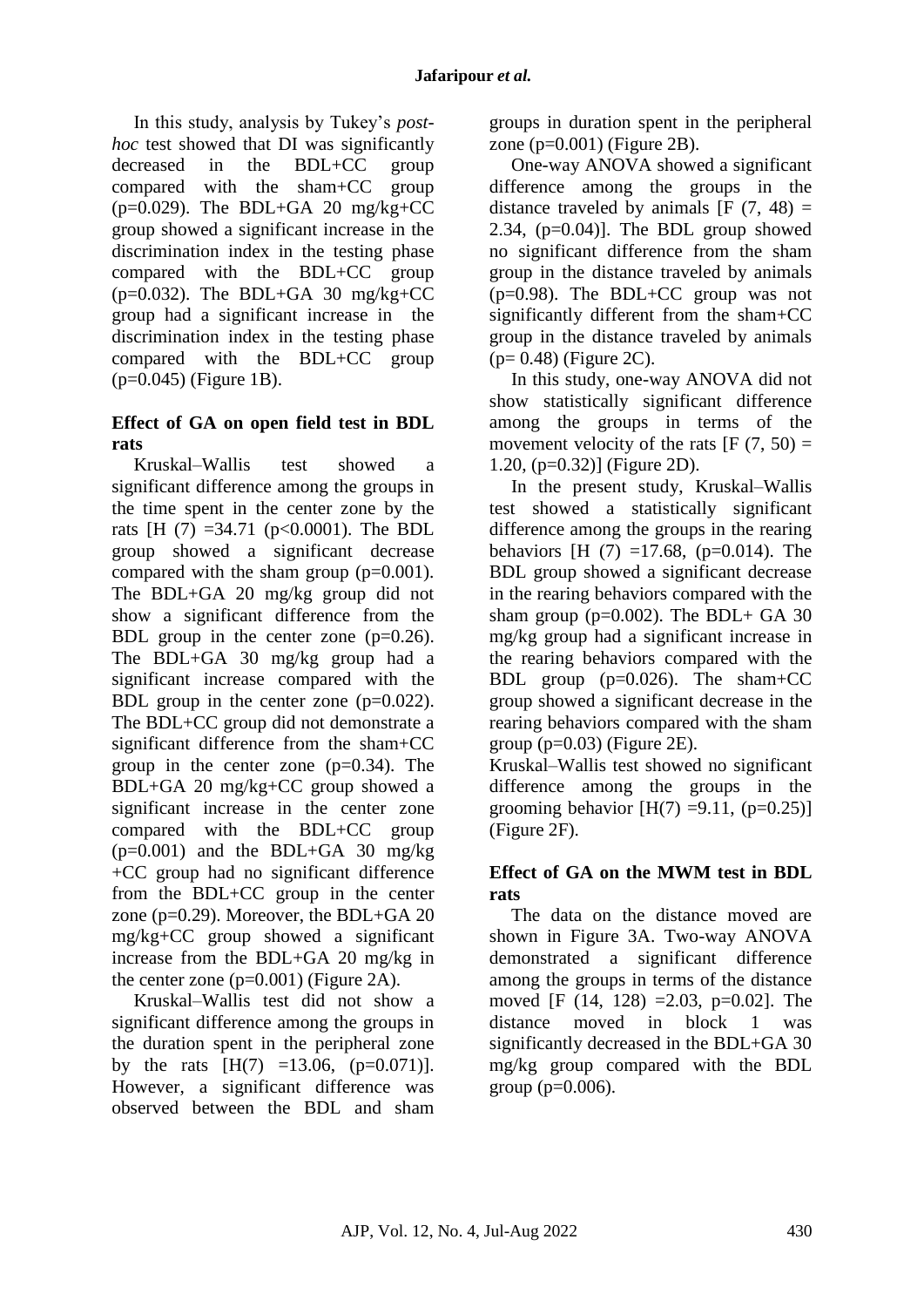

Figure 2. Measurement of general locomotor activity and evaluation of the anxiety level by the open field test after BDL and four weeks of GA and dorsomorphin intake. Data were analyzed by the Kruskal–Wallis test or one-way ANOVA with Tukey's *post-hoc* test. The values are presented as mean±SEM a shows a significant difference from the BDL group. b shows a significant difference from the sham group. c shows a significant difference from the BDL+GA 20 mg/kg group. d shows a significant difference from the BDL+GA 30 mg/kg group. e shows a significant difference from the BDL+CC group. f shows a significant difference from the sham+CC group.

 $\mathbf{P}$ 

 $\phi^*$   $\phi$ 

**B**

**B**

**BB**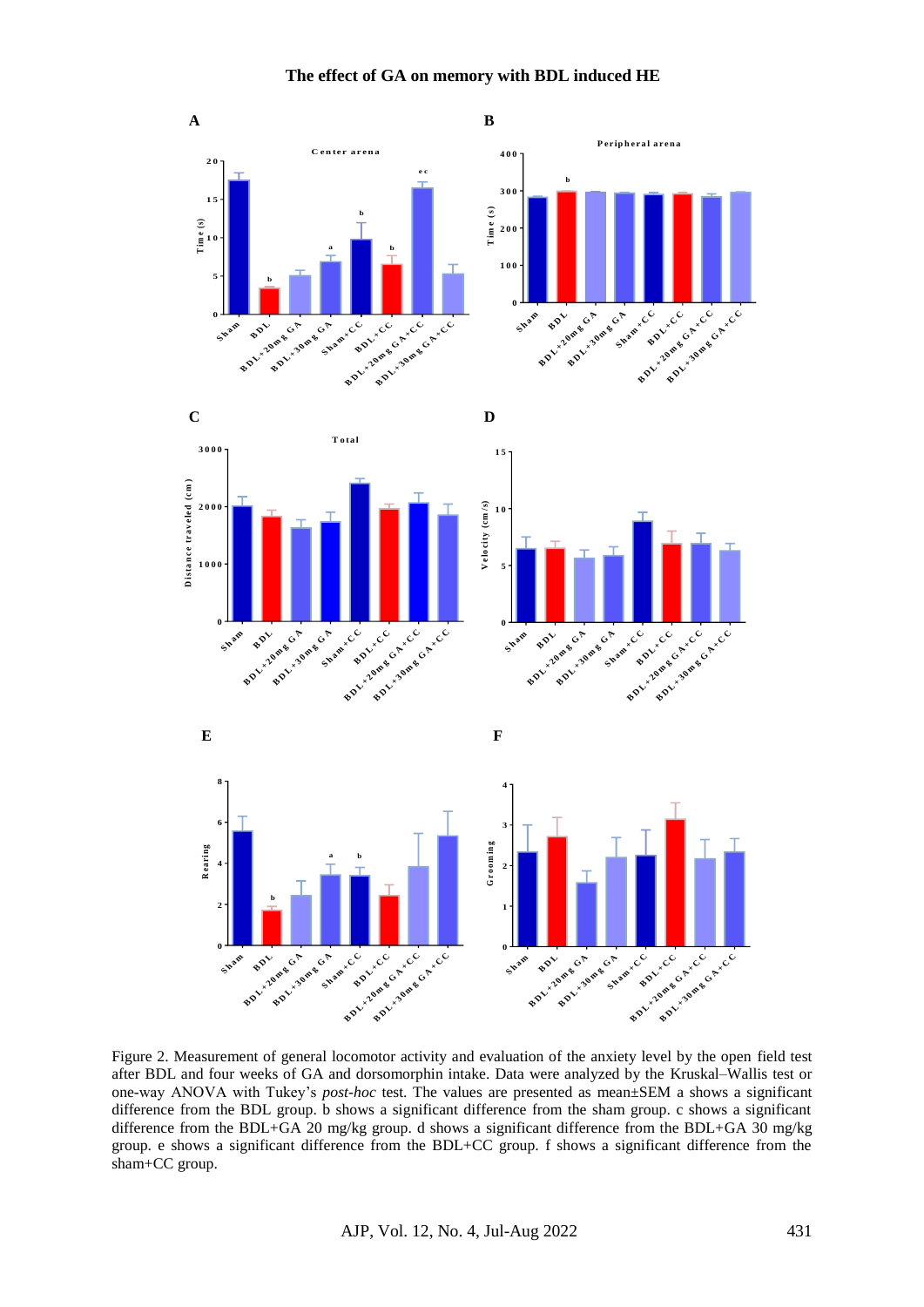In block 2, a significant difference was observed in the distance moved by the BDL group compared with the sham group  $(p<0.0001)$ , the BDL+GA 30 mg/kg group compared with the BDL group  $(p<0.0001)$ , the BDL+CC group compared with the sham+CC group  $(p=0.013)$  and the BDL+ GA 30 mg/kg +CC group compared with the BDL+CC group  $(p=0.034)$ . The distance moved in block 3 was significantly different in the BDL group compared with the sham group  $(p=0.001)$ and the BDL+CC group compared with the sham+ $CC$  group ( $p=0.001$ ) (Figure 3A).

In Figure 3B, the duration of finding the platform by the rats in different groups is shown. No interaction of group  $\times$  training blocks was found in the groups [F (14,128)  $= 1.449$ , (p=0.14)] (Figure 3B).

Two-way ANOVA did not show a significant difference among the groups in percent time of target quadrant [F (14, 129) =1.376, p=0.17] (Figure 3C).

In the probe trail, one-way ANOVA presented a significant difference in the percent distance moved of target quadrant between the groups  $[F (7, 51) = 47.36]$ p<0.0001]. In the BDL group, a significant decrease in the percent distance moved of target quadrant was observed compared with the sham group  $(p<0.0001)$ . In the BDL+GA 30 mg/kg group, a significant increase in the percent distance moved of target quadrant was observed compared with the BDL group  $(p<0.0001)$ . In the sham+CC group, a significant increase in the percent distance moved of target quadrant was observed compared with the sham group  $(p<0.0001)$ . The BDL+CC group had a significant decrease in the percent distance moved of target quadrant compared with the sham+CC group  $(p<0.0001)$  and the BDL+GA 20 mg/kg +CC group showed a significant increase in the percent distance moved of target quadrant compared with the BDL+CC group ( $p=0.001$ ). The BDL+ GA 30 mg/kg +CC group showed a significant decrease in the percent distance moved of target quadrant compared with the BDL+GA 30 mg/kg group  $(p<0.0001)$  (Figure 3D).

In the probe trail, the percentage of time in the target quarter was significantly different among the groups  $[F (7, 47)]$  $=8.80$ , p $< 0.0001$ ]. In the sham+CC group, a significant increase was observed compared with the BDL+CC group (p<0.0001). The BDL+GA 30 mg/kg group had a significant increase compared with the BDL+GA 30 mg/kg+CC group (p=0.013) (Figure 3E).

## **Discussion**

In general, in our study, the results of the NOR test and the MVM test parameters showed that the BDL group had cognitive and memory impairments. Also, the groups receiving dorsomorphin demonstrated more cognitive impairment than the groups that did not receive dorsomorphin. Results of open field test parameters demonstrated an increase in anxiety-like behaviors in BDL groups and dorsomorphin-receiving groups. The BDL and dorsomorphin-receiving groups, which also received GA, demonstrated improved memory function and reduced anxiety-like behaviors. HE is a reversible neurological complication that occurs in both acute and chronic forms. This disease is caused by increased inflammation and oxidative stress in the brain and is associated with clinical symptoms such as dysfunction of the nervous system, sensory disorders, mental disorders, and memory and learning problems as well as poor concentration (Jiang et al., 2019b). AMPK regenerates cellular energy sources during the metabolic damage. The beneficial effects of AMPK activation on preservation of neurons and reduction of apoptosis of these cells in hepatic encephalopathy using cannabinoid and sestrin2 compounds have been demonstrated in previous studies (Dagon et al., 2007; Hu et al., 2018).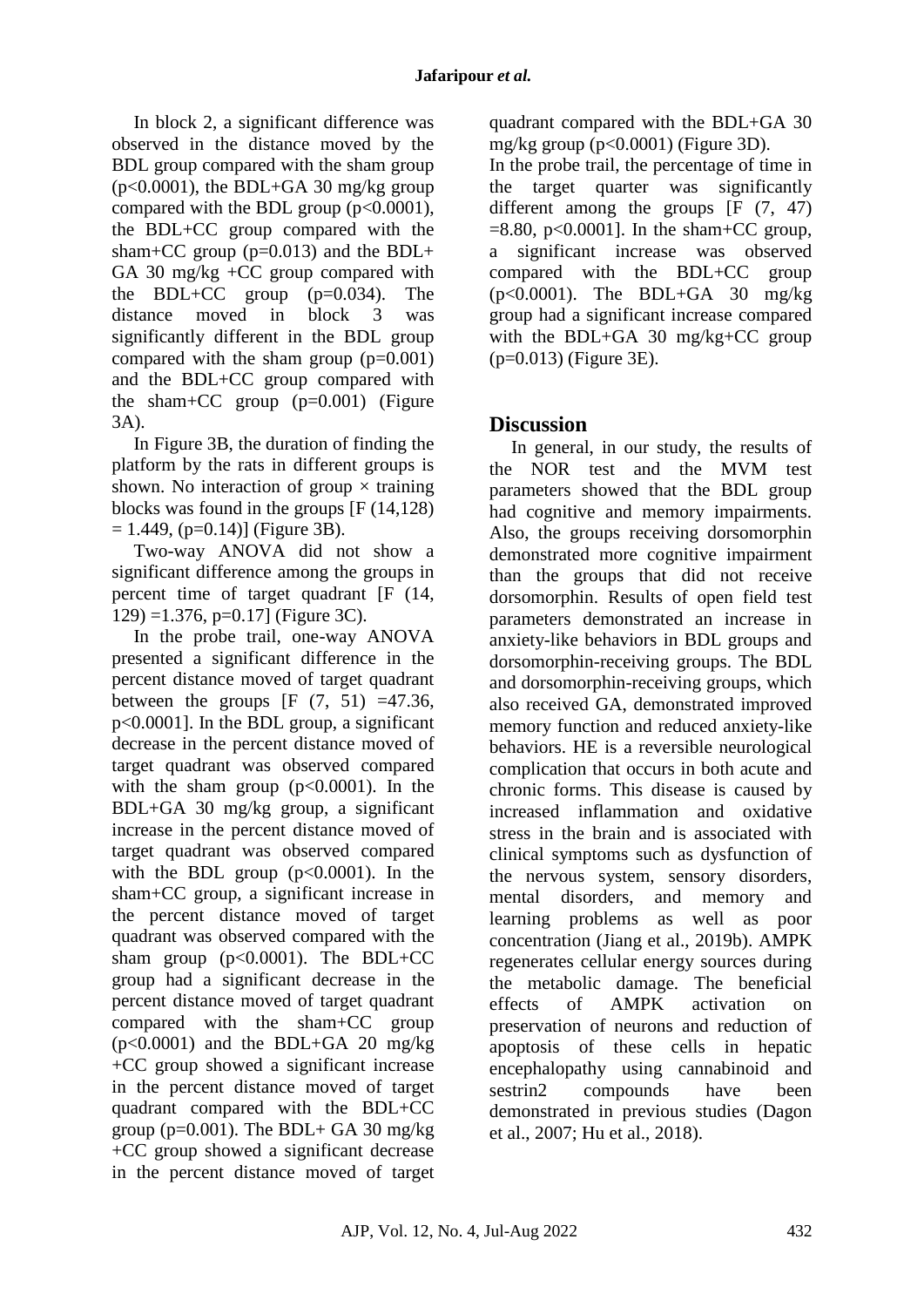**The effect of GA on memory with BDL induced HE**



Figure 3. The MWM test for short-term memory after BDL and four weeks of GA and dorsomorphin intake. The data of the MWM acquisition trail were analyzed by two-way ANOVA and Tukey post hoc test for comparison between the two groups; the MWM probe trail was analyzed by one-way ANOVA. The values are presented as mean±SEM. a shows a significant difference from the BDL group. b shows a significant difference from the sham group. c shows a significant difference from the BDL+GA 20 mg/kg group. d shows a significant difference from the BDL+GA 30 mg/kg group. e shows a significant difference from the BDL+CC group. f shows a significant difference from the sham+CC group.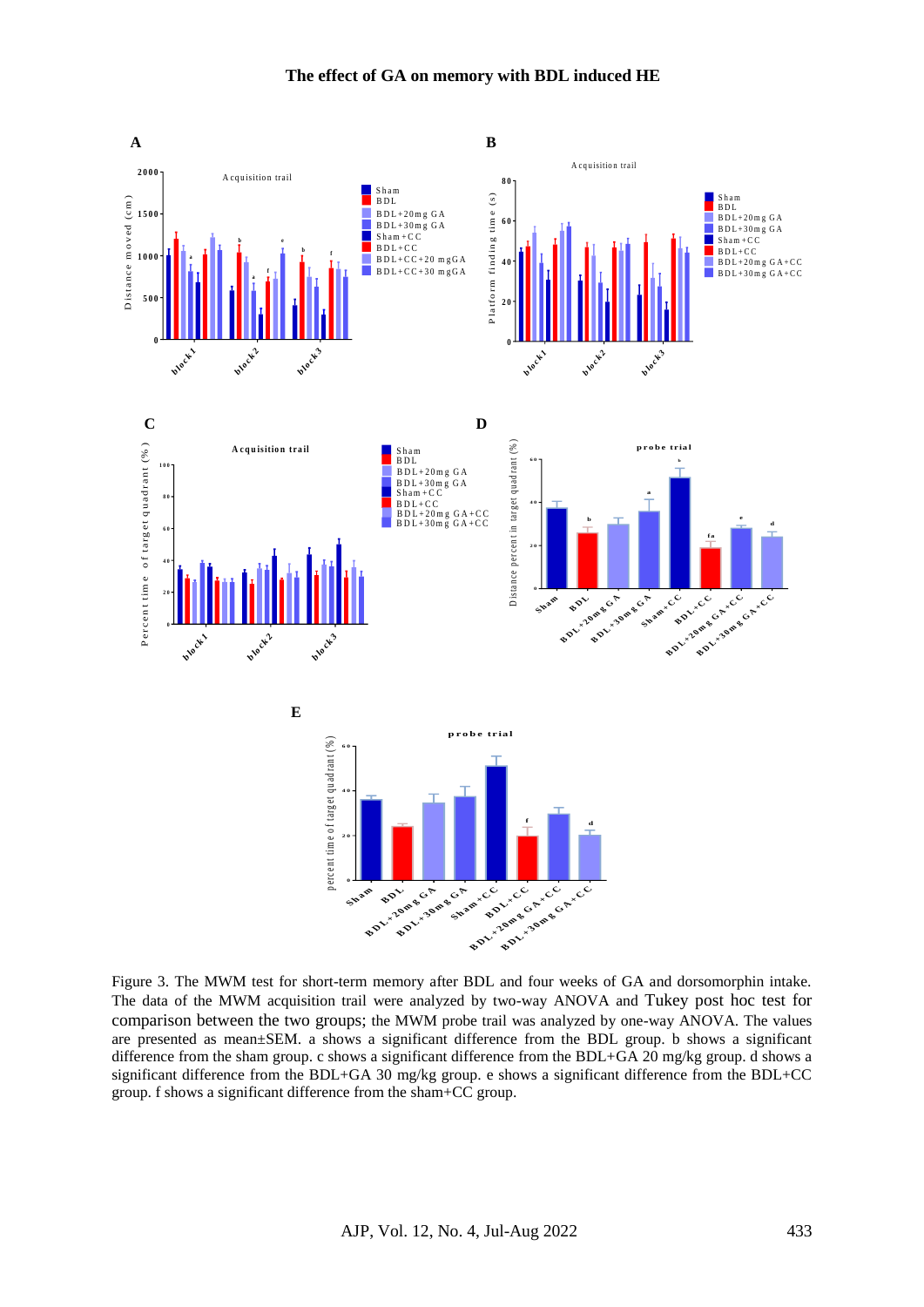In general, the results of this study showed that BDL-induced encephalopathy affects the short-term memory of these animals in the form of failure to discriminate the novel object (NOR test). This finding was in line with the results of another study in this regard (Dhanda et al., 2018). In this investigation, it was found that dorsomorphin can affect cognitive skills and memory by inhibiting AMPK in the hippocampus, which has also been reported in previous works (Jiang et al., 2019a; Rashtiani et al., 2021a). In our study, GA at the doses of 20 and 30 mg/kg improved memory and learning performance, and reduced anxiety-like behaviors compared with the HE groups. This improvement was seen even in the dorsomorphin groups. In the metabolic syndrome, GA administration at the dose of 20 mg/kg for 60 days reduced hippocampal neurodegeneration and synaptic flexibility, resulting in improved nerve cell function and positive effects on short- and long-term memory (Diaz et al., 2020). In arsenic-induced memory and anxiety disorders, GA administration for four weeks at the doses of 50 and 100 mg/kg was able to improve memory and behavioral disorders (Samad et al., 2019). GA has been shown to be effective in neuronal plasticity and activating AMPK due to its antioxidant activities (Diaz et al., 2020; Doan et al., 2015).

General motor activity was determined by the total distance moved by the rats and the level of anxiety was assessed using the time spent in the center (Cho et al., 2020). Rearing behavior indicates good motor activity and low stress in the animal, and grooming behavior shows stress and anxiety (Rojas-Carvajal and Brenes, 2020; Sturman et al., 2018). The findings revealed that HE decreased rearing behavior and increased grooming behavior (Hajipour et al., 2021). Our study also showed that HE and inhibition of AMPK increased anxiety-like behaviors. Similar to the results of the present study, evidence shows that GA is involved in alleviating anxiety-like behavior and increasing motor activity (Salehi et al., 2018). GA may reduce anxiety-like behaviors and improve motor activity by activating AMPK.

The impairment of spatial memory and learning a well as cognitive disorders can be considered diagnostic factors for HE (Dhanda et al., 2018). In this study, during the acquisition, the memory and learning levels of the rats with encephalopathy and inhibited AMPK were reduced, and the distance moved and time spent on finding the platform were increased. The longer it takes to find the platform, the lower the learning and memory would be.

In general, the sham rats spent more time than the other rats in the target quadrant searching for the platform. On the other hand, the rats with encephalopathy, in which AMPK was inactivated, had shorter duration in the target quadrant, indicating short-term memory impairment in the rats. Rats usually spend more time on finding the platform in the first test. But, after several tests, those with good memory find the platform in less time and with the shortest distance moved. Rats with HE that had inactivated AMPK spent more time on finding the platform and had a lower percentage of presence in the target quarter, indicating that their memory and learning were impaired due to hippocampal damage (Lu et al., 2020b). In this study, spatial memory impairment was seen in BDL rats and the rats receiving dorsomorphin (except for the sham+CC group), and was indicated by the evident increase in time spent on the average latency and decrease in the percent of time spent on the target quadrant in probe trail. The present findings were compatible with those of other studies (Aghaei et al., 2017; Li et al., 2017). In this study, GA produced positive signals for improving memory and learning. It may improve learning and enhance memory by reducing apoptosis and inflammation in the liver cells and by activating AMPK in the liver and hippocampus (Tanaka et al., 2020).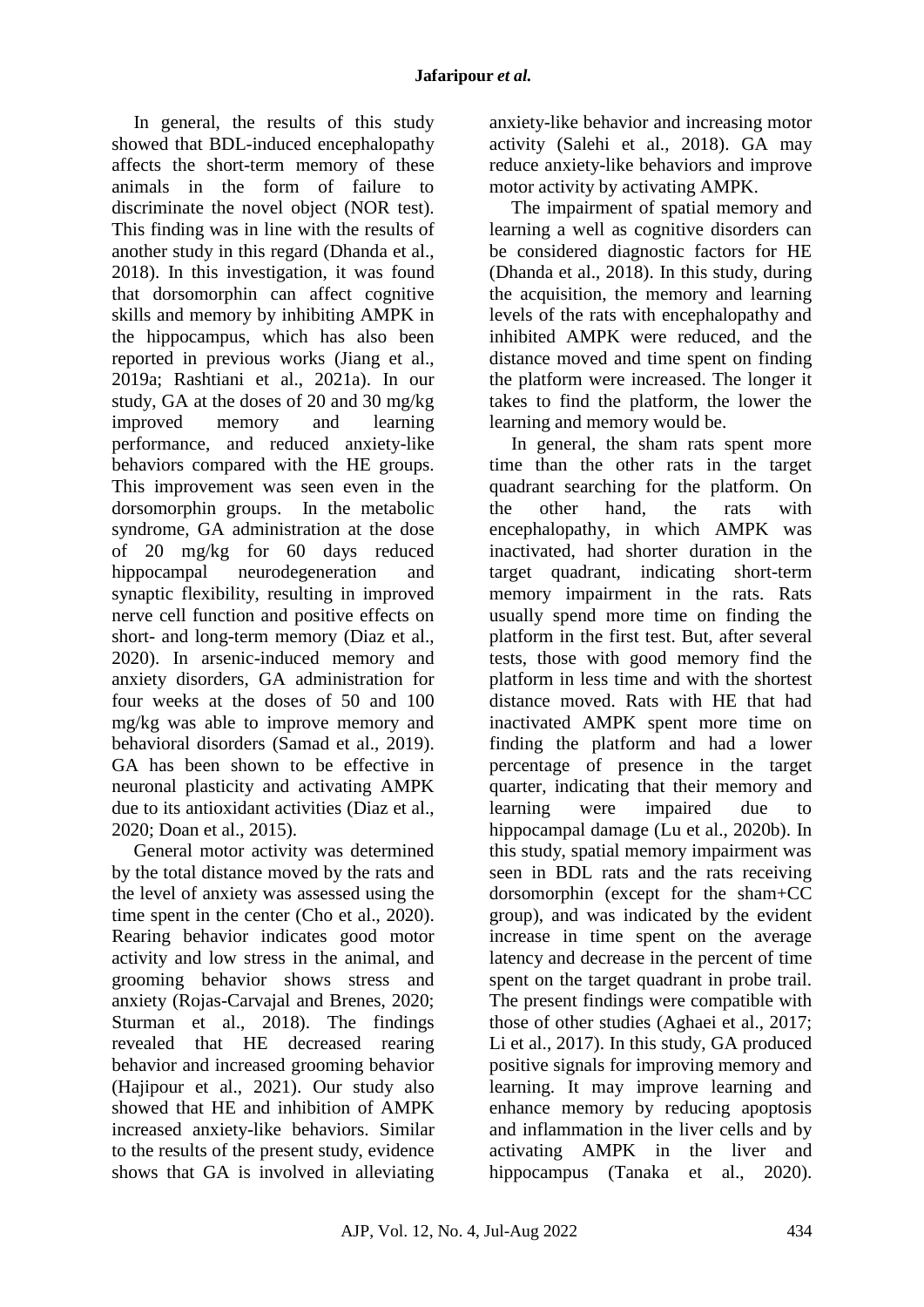According to the present results, administration of dorsomorphin to HE rats led to cognitive deficit, and learning and memory weakness as well as higher levels of anxiety. However, the sham group that received dorsomorphin showed none of these complications and, in some cases, performed better than the other groups. It was demonstrated that dorsomorphin reduced memory and learning in rats/mice by inactivating AMPK, but coadministering ghrelin was effective in improving memory and learning (Zahiri et al., 2019). In a diabetic model, adiponectin improved memory by activating AMPK (Rashtiani et al., 2021a). *In vitro* studies showed that the effect of dorsomorphin as an AMPK inhibitor was dependent on its concentration. Low concentration of dorsomorphin did not reduce the amount of AMPK, but its high concentration, even when combined with lipopolysaccharide (an activator of AMPK), decreased the amount of AMPK (Łabuzek et al., 2010). Oxidative stress caused an increase in AMPK which resulted in the reduction of stress, apoptosis and cellular damage (Kosuru et al., 2018). In the present study, dorsomorphin as an inhibitor of AMPK might have exerted its effects in the BDL groups due to oxidative stress, cellular damage and decreased intracellular ATP; however, in the sham group which received a similar dose of dorsomorphin, AMPK was not inhibited and, as a result, memory loss and cognitive impairment were not observed. In order to prevent cognitive impairment, it is necessary to increase the induction of the AMPK pathway (Huang et al., 2019; Łabuzek et al., 2010). In this study, GA with its antioxidant properties reduced the effect of dorsomorphin, thus increasing the activity of AMPK; by increasing the ATP of neurons, memory impairments and anxiety-like behaviors were reduced in the BDL rat model.

In this study, there was evidence that HE impaired learning, memory and spatial memory in male rats. Moreover, it led to increased anxiety and movement disorders. However, dorsomorphin caused cognitive disorders and anxiety-like behaviors in BDL-induced groups. GA was effective in improving cognitive and memory disorders as well as anxiety-like behaviors probably due to activating AMPK. Further studies focusing on inflammatory cytokines, oxidative stress and AMPK activation pathways are needed.

#### **Acknowledgment**

The authors greatly appreciate the financial support from Kerman University of Medical Sciences.

#### **Conflicts of interest**

The authors have declared that there is no conflict of interest.

### **References**

- Abdel-Moneim A, Yousef AI, Abd El-Twab SM, Reheim ESA, Ashour MB. 2017. Gallic acid and p-coumaric acid attenuate type 2 diabetes-induced neurodegeneration in rats. Metab. Brain Dis, 32: 1279-1286.
- Aghaei I, Saravi SSS, Ravandi SG, [Nozari](https://www.sciencedirect.com/science/article/abs/pii/S0031938417300252#!) M, [Roudbari](https://www.sciencedirect.com/science/article/abs/pii/S0031938417300252#!) A, [Dalili](https://www.sciencedirect.com/science/article/abs/pii/S0031938417300252#!) A, Shabani M, [Dehpour](https://www.sciencedirect.com/science/article/abs/pii/S0031938417300252#!) AR. 2017. Evaluation of prepulse inhibition and memory impairments at early stage of cirrhosis may be considered as a diagnostic index for minimal hepatic encephalopathy. Physiol Behav, 173: 87-94.
- Braissant O, Rackayová V, Pierzchala K, Grosse J, McLin VA, Cudalbu C. 2019. Longitudinal neurometabolic changes in the hippocampus of a rat model of chronic hepatic encephalopathy. J Hepatol, 71: 505-515.
- Butterworth RF, Norenberg MD, Felipo V, [Ferenci](https://onlinelibrary.wiley.com/action/doSearch?ContribAuthorRaw=Ferenci%2C+Peter) P, [Albrecht](https://onlinelibrary.wiley.com/action/doSearch?ContribAuthorRaw=Albrecht%2C+Jan) J. 2009. Experimental models of hepatic encephalopathy: ISHEN guidelines. Liver Int, 29: 783-788.
- Cho I, Koo BN, Kam EH, Lee SK, Oh H, Kim SY. 2020. Bile duct ligation of C57BL/6 mice as a model of hepatic encephalopathy. Anesth Pain Med, 15: 19-27.
- Chuang KC, Chen FW, Tsai MH, Shieh JJ. 2021. EGR-1 plays a protective role in AMPK inhibitor compound C‑induced apoptosis through ROS‑induced ERK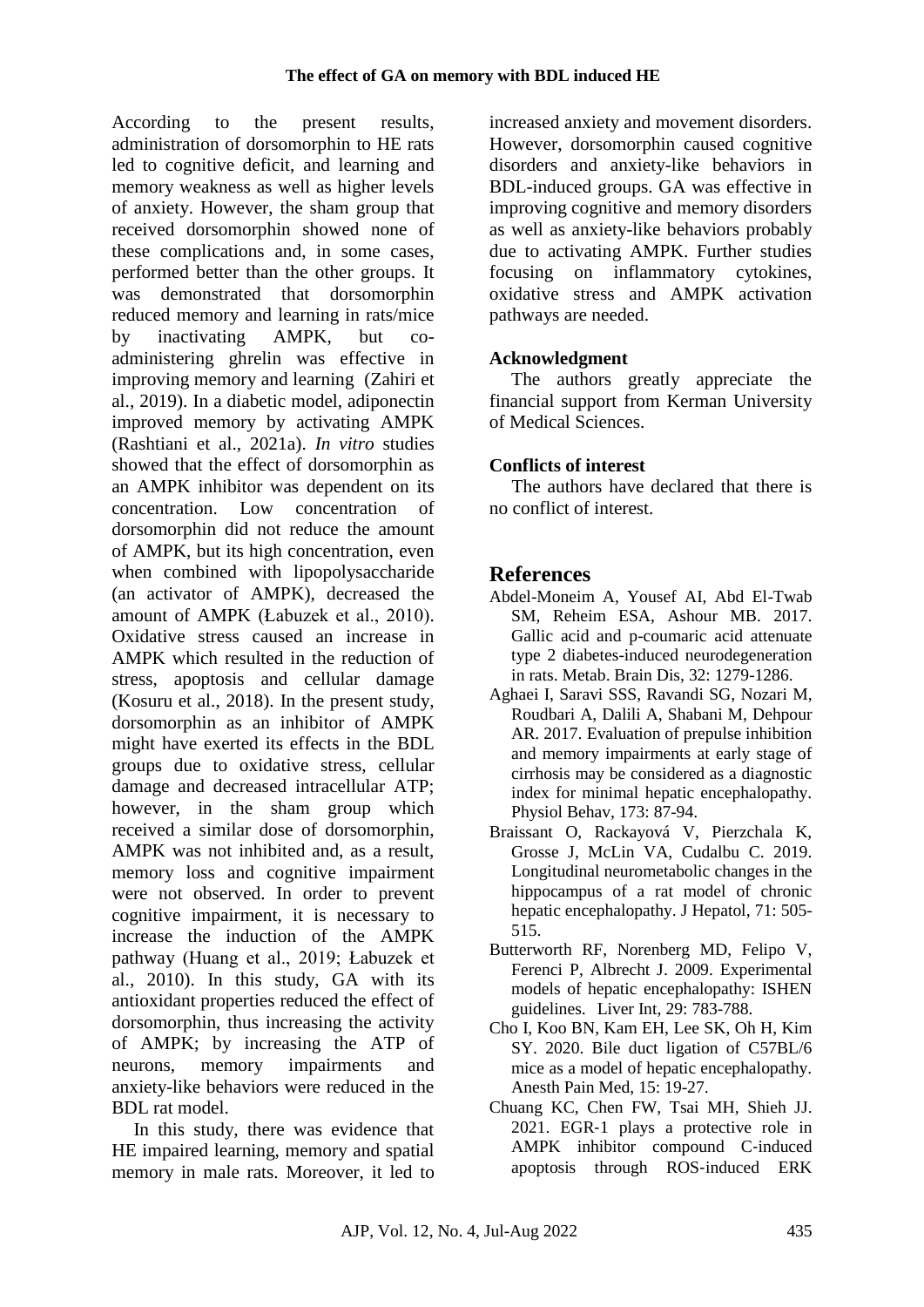activation in skin cancer cells. Oncol Lett, 21: 1-11.

- Dagon Y, Avraham Y, Ilan Y, Mechoulam R, Berry EM. 2007. Cannabinoids ameliorate cerebral dysfunction following liver failure via AMP‑activated protein kinase. FASEB J, 21: 2431-2441.
- Dhanda S, Gupta S, Halder A, Sunkaria A, Sandhir R. 2018. Systemic inflammation without gliosis mediates cognitive deficits through impaired BDNF expression in bile duct ligation model of hepatic encephalopathy. Brain Behav Immun, 70: 214-232.
- Diaz A, Muñoz‑Arenas G, Caporal‑Hernandez K, [Vázquez-Roque](https://onlinelibrary.wiley.com/action/doSearch?ContribAuthorRaw=V%C3%A1zquez-Roque%2C+Rub%C3%A9n) R, [Lopez-Lopez](https://onlinelibrary.wiley.com/action/doSearch?ContribAuthorRaw=Lopez-Lopez%2C+Gustavo) G, [Kozina](https://onlinelibrary.wiley.com/action/doSearch?ContribAuthorRaw=Kozina%2C+Anna) A, [Espinosa](https://onlinelibrary.wiley.com/action/doSearch?ContribAuthorRaw=Espinosa%2C+Blanca) B, [Flores](https://onlinelibrary.wiley.com/action/doSearch?ContribAuthorRaw=Flores%2C+Gonzalo) G, [Treviño](https://onlinelibrary.wiley.com/action/doSearch?ContribAuthorRaw=Trevi%C3%B1o%2C+Samuel) S, [Guevara](https://onlinelibrary.wiley.com/action/doSearch?ContribAuthorRaw=Guevara%2C+Jorge) J. 2020. Gallic acid improves recognition memory and decreases oxidative‑inflammatory damage in the rat hippocampus with metabolic syndrome. Synapse, 75: e22186.
- Doan KV, Ko CM, Kinyua AW, [Yang D](javascript:;)J, [Choi](javascript:;) YH, [Oh](javascript:;) IY, [Nguyen](javascript:;) NM, [Ko A](javascript:;), Choi [Jae J](javascript:;)W, [Jeong](javascript:;) Y, [Jung](javascript:;) MH, [Cho](javascript:;)  WG, Xu Sh, [Park K](javascript:;)S, [Park](javascript:;) WJ, [Choi](javascript:;)  SY, [Kim H](javascript:;)S, [Moh](javascript:;) SH, [Kim](javascript:;) KW. 2015. Gallic acid regulates body weight and glucose homeostasis through AMPK activation. Endocrinology, 156: 157-168.
- Esfahani DE, Zarrindast MR. 2021. Cholestasis and behavioral disorders. Gastroenterol Hepatol Bed Bench, 14: 95- 107.
- Eslamifar Z, Moridnia A, Sabbagh S, Ghaffaripour R, Jafaripour L, Behzadifard M. 2021. Ameliorative effects of gallic acid on cisplatin-induced nephrotoxicity in rat variations of biochemistry, histopathology, and gene expression. Biomed Res Int, 2021: 1-11.
- Finley J. 2018. Facilitation of hippocampal long-term potentiation and reactivation of latent HIV-1 via AMPK activation: common mechanism of action linking learning, memory, and the potential eradication of HIV-1. Med Hypotheses, 116: 61-73.
- Golshani M, Basiri M, Shabani M, Aghaei I, Asadi-Shekaari M. 2019. Effects of erythropoietin on bile duct ligation-induced neuro-inflammation in male rats. AIMS Neurosci, 6: 43-53.
- Hajipour S, Farbood Y, Dianat M, Rashno M, Khorsandi LS, Sarkaki A. 2021.

Thymoquinone improves behavioral and biochemical deficits in hepatic encephalopathy induced by thioacetamide in rats. Neurosci Lett, 745: 135617.

- Hardie DG, Ross FA, Hawley SA. 2012. AMPK: a nutrient and energy sensor that maintains energy homeostasis. Nat Rev Mol Cell Biol, 13: 251-262.
- Heidrich F, Schotola H, Popov AF, [Sohns](https://www.ingentaconnect.com/search;jsessionid=5hq9aao7k3mva.x-ic-live-03?option2=author&value2=Sohns,+Christian) [C,](https://www.ingentaconnect.com/search;jsessionid=5hq9aao7k3mva.x-ic-live-03?option2=author&value2=Sohns,+Christian) [Schuenemann](https://www.ingentaconnect.com/search;jsessionid=5hq9aao7k3mva.x-ic-live-03?option2=author&value2=Schuenemann,+Julia) J, [Friedrich](https://www.ingentaconnect.com/search;jsessionid=5hq9aao7k3mva.x-ic-live-03?option2=author&value2=Friedrich,+Martin) M, [Coskun](https://www.ingentaconnect.com/search;jsessionid=5hq9aao7k3mva.x-ic-live-03?option2=author&value2=Friedrich,+Martin)  KO, [von Lewinski D,](https://www.ingentaconnect.com/search;jsessionid=5hq9aao7k3mva.x-ic-live-03?option2=author&value2=von+Lewinski,+Dirk) [Hinz J,](https://www.ingentaconnect.com/search;jsessionid=5hq9aao7k3mva.x-ic-live-03?option2=author&value2=Hinz,+Jose) [Bauer M,](https://www.ingentaconnect.com/search;jsessionid=5hq9aao7k3mva.x-ic-live-03?option2=author&value2=Bauer,+Martin) [Mokashi SA](https://www.ingentaconnect.com/search;jsessionid=5hq9aao7k3mva.x-ic-live-03?option2=author&value2=A.+Mokashi,+Suyog), [Sossalla](https://www.ingentaconnect.com/search;jsessionid=5hq9aao7k3mva.x-ic-live-03?option2=author&value2=Sossalla,+Samuel) S, [Schmitto JD](https://www.ingentaconnect.com/search;jsessionid=5hq9aao7k3mva.x-ic-live-03?option2=author&value2=D.+Schmitto,+Jan). 2010. AMPK-activated protein kinase and its role in energy metabolism of the heart. Curr Cardiol Rev, 6: 337-342.
- Hu YB, Ye XT, Zhou QQ, Fu RQ. 2018. Sestrin 2 attenuates rat hepatic stellate cell (HSC) activation and liver fibrosis via an mTOR/AMPK-dependent mechanism. Cell Physiol Biochem, 51: 2111-2122.
- Huang J, Liu W, Doycheva DM, [Gamdzyk](https://www.sciencedirect.com/science/article/pii/S0891584919305040?casa_token=58pYH2pwSlkAAAAA:zxUqNYWXngKw94LkLM66icamWvCPSnp8kmEUjDj2DitTJTTZGgtpLTcw5a9IAI7DmJlYX3p-lt8#!) M, [Lu](https://www.sciencedirect.com/science/article/pii/S0891584919305040?casa_token=58pYH2pwSlkAAAAA:zxUqNYWXngKw94LkLM66icamWvCPSnp8kmEUjDj2DitTJTTZGgtpLTcw5a9IAI7DmJlYX3p-lt8#!) W, [Tang](https://www.sciencedirect.com/author/7404637888/jiping-tang) JH, Zhang J. 2019. Ghrelin attenuates oxidative stress and neuronal apoptosis via GHSR-1α/AMPK/Sirt1/PGC-1α/UCP2 pathway in a rat model of neonatal HIE. Free Radic Biol Med, 141: 322-337.
- Jefferson B, Ali M, Grant S, [Frampton](https://www.sciencedirect.com/science/article/pii/S0002944019308004#!) G, [Ploof](https://www.sciencedirect.com/science/article/pii/S0002944019308004#!) M, [Andry](https://www.sciencedirect.com/science/article/pii/S0002944019308004#!) S, [DeMorrow](https://www.sciencedirect.com/science/article/pii/S0002944019308004#!) S, [McMillin](https://www.sciencedirect.com/science/article/pii/S0002944019308004#!) M. 2020. Thrombospondin-1 exacerbates acute liver failure and hepatic encephalopathy pathology in mice by activating transforming growth factor β1. Am J Pathol, 190: 347-357.
- Jeon BT, Lee DH, Kim KH, [Kim](https://www.sciencedirect.com/science/article/pii/S0304394009001384?casa_token=ZNcRO_gBYgAAAAAA:U4wvbIVzVKx6wkGtaRZYirhwgEsRrVyIEc_7t0kPvgCO_NOriGvoBx5oBq_rW_By-Lr8ATlf9sA#!) HJ, [Kang](https://www.sciencedirect.com/science/article/pii/S0304394009001384?casa_token=ZNcRO_gBYgAAAAAA:U4wvbIVzVKx6wkGtaRZYirhwgEsRrVyIEc_7t0kPvgCO_NOriGvoBx5oBq_rW_By-Lr8ATlf9sA#!) SS, [Cho](https://www.sciencedirect.com/science/article/pii/S0304394009001384?casa_token=ZNcRO_gBYgAAAAAA:U4wvbIVzVKx6wkGtaRZYirhwgEsRrVyIEc_7t0kPvgCO_NOriGvoBx5oBq_rW_By-Lr8ATlf9sA#!) GJ, [Choi](https://www.sciencedirect.com/science/article/pii/S0304394009001384?casa_token=ZNcRO_gBYgAAAAAA:U4wvbIVzVKx6wkGtaRZYirhwgEsRrVyIEc_7t0kPvgCO_NOriGvoBx5oBq_rW_By-Lr8ATlf9sA#!) WS, [Roh](https://www.sciencedirect.com/science/article/pii/S0304394009001384?casa_token=ZNcRO_gBYgAAAAAA:U4wvbIVzVKx6wkGtaRZYirhwgEsRrVyIEc_7t0kPvgCO_NOriGvoBx5oBq_rW_By-Lr8ATlf9sA#!) GS. 2009. Ketogenic diet attenuates kainic acidinduced hippocampal cell death by decreasing AMPK/ACC pathway activity and HSP70. Neurosci Lett, 453: 49-53.
- Jiang J, Chang X, Nie Y, Shen Y, Liang X, Peng Y, Chang M. 2021. Peripheral administration of a cell-penetrating MOTSc analogue enhances memory and attenuates Aβ1-42 or LPS induced memory impairment through inhibiting neuroinflammation. ACS Chem. Neurosci, 12: 1506-1518.
- Jiang W, Guo H, Su D, Xu H, Gu H, Hao K. 2019b. Ameliorative effect of Magnesium Isoglycyrrhizinate on hepatic encephalopathy by Epirubicin. Int Immunopharmacol, 75: 105774.
- Joushi S, Esmaeilpour K, Masoumi-Ardakani Y, Esmaeili-Mahani S, Sheibani V. 2021.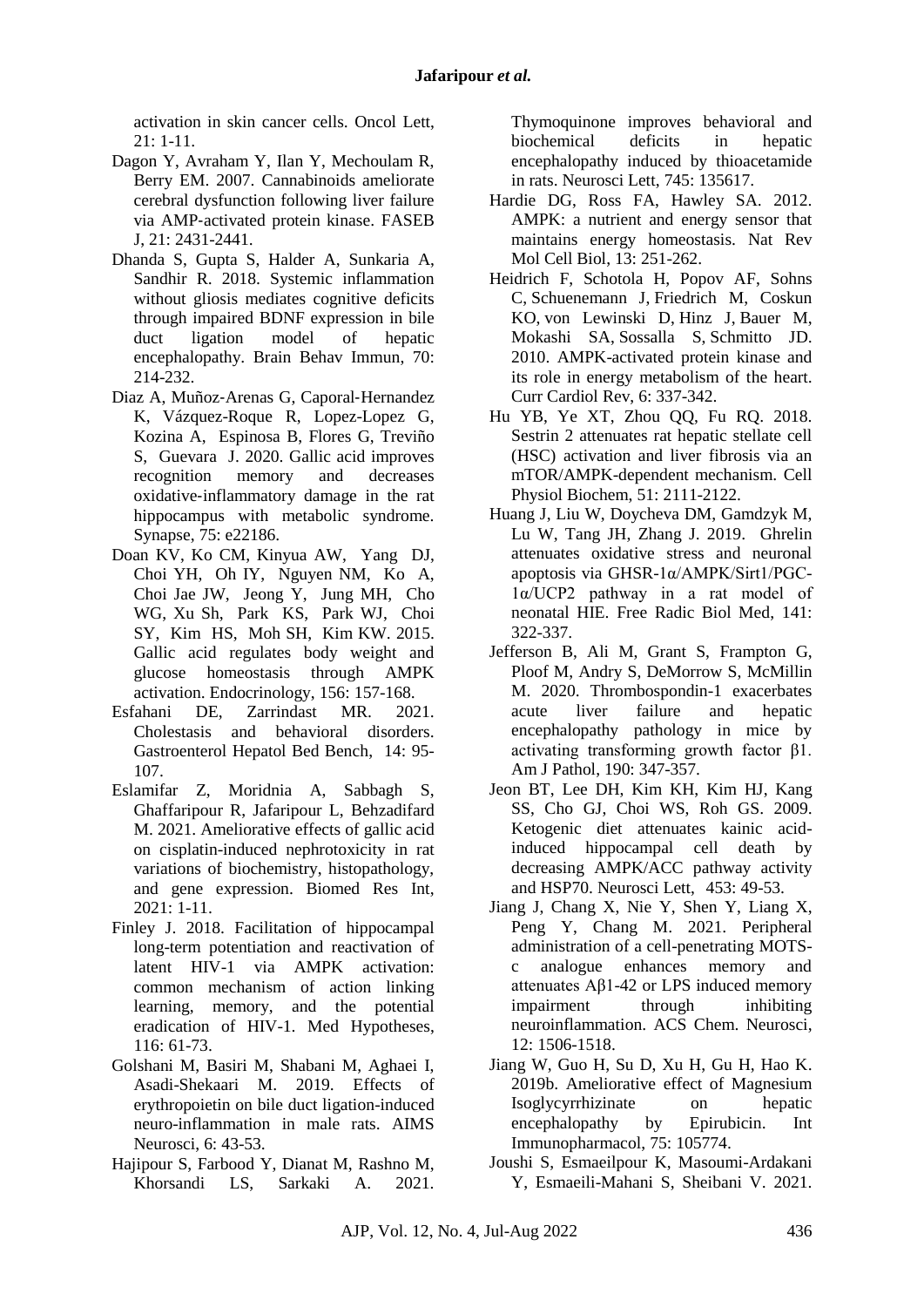Intranasal oxytocin administration facilitates the induction of long-term potentiation and promotes cognitive performance of maternally separated rats. Psychoneuroendocrinology, 123: 105044.

- Kosuru R, Cai Y, Kandula V, Yan D, Wang C, Zheng H, Li Y, Irwin MG, Singh S, Xia Z. 2018. AMPK contributes to cardioprotective effects of pterostilbene against myocardial ischemia-reperfusion injury in diabetic rats by suppressing cardiac oxidative stress and apoptosis. Cell Physiol Biochem, 46: 1381-1397.
- Łabuzek K, Liber S, Gabryel B, Bułdak Ł, Okopień B. 2010. Ambivalent effects of compound C (dorsomorphin) on inflammatory response in LPS-stimulated rat primary microglial cultures. Naunyn-Schmiedeb Arch Pharmacol, 381: 41-57.
- Li Y, Ji CX, Mei LH, Qiang JW, Ju S. 2017. Oral administration of trace element magnesium significantly improving the cognition and locomotion in hepatic encephalopathy rats. Sci Rep, 7: 1-9.
- Lin SY, Wang YY, Chen WY, [Liao](https://www.sciencedirect.com/author/7401922855/sulan-liao) S, Chou ST, Yang CP, Chen CJ. 2017. Hepatoprotective activities of rosmarinic acid against extrahepatic cholestasis in rats. Food Chem Toxicol, 108: 214-223.
- Lu L, Wu C, Lu B-j, Xie D, Wang Z, Bahaji Azami NL, An Y-T, Wang H-J, Ye G, Sun M-Y. 2020a. BabaoDan cures hepatic encephalopathy by decreasing ammonia levels and alleviating inflammation in rats. J Ethnopharmacol, 249: 112301.
- Lu Z, Yang T, Wang L, Qiu Q, Zhao Y, Wu A, Li T, Cheng W, Wang B, Li Y, Yang J, Zhao M. 2020b. Comparison of different protocols of Morris water maze in cognitive impairment with heart failure. Brain Behav, 10: e01519.
- Mansouri MT, Naghizadeh B, Ghorbanzadeh B, Farbood Y, Sarkaki A, Bavarsad K. 2013. Gallic acid prevents memory deficits and oxidative stress induced by intracerebroventricular injection of streptozotocin in rats. Pharmacol Biochem Behav, 111: 90-96.
- Park HG, Yi H, Kim SH, Yu HS, Ahn YM, Lee YH, Roh MS, Kim YS. 2011. The effect of cyclosporine A on the phosphorylation of the AMPK pathway in the rat hippocampus. Prog Neuropsychopharmacol Biol Psychiatry, 35: 1933-1937.
- Rajizadeh MA, Afarinesh MR, Zarif M, Mirasadi A, Esmaeilpour K. 2019. Does caffeine therapy improve cognitive impairments in valproic acid rat model of autism? Toxin Rev, 40: 654-664.
- Rashtiani S, Goudarzi I, Jafari A, Rohampour K . 2021a. Adenosine monophosphate activated protein kinase (AMPK) is essential for the memory improving effect of adiponectin. Neurosci Lett, 749: 135741.
- Rashtiani S, Goudarzi I, Jafari A, Rohampour K. 2021b. Adenosine monophosphate activated protein kinase (AMPK) is essential for the memory improving effect of adiponectin. Neurosci Lett, 749: 135721.
- Rojas-Carvajal M, Brenes JC. 2020. Acute stress differentially affects grooming subtypes and ultrasonic vocalisations in the open-field and home-cage test in rats. Behav Process, 176: 104140.
- Safa H, Sharifinejad A, Ataollahi F, Haghparast E, Esmaeilpour K. 2020. Effects of intrahippocampal injection of Leptin on seizure-induced cognitive impairment in male rats. Psychol Learn Motiv, 70: 101612.
- Salehi A, Rabiei Z, Setorki M. 2018. Effect of gallic acid on chronic restraint stressinduced anxiety and memory loss in male BALB/c mice. Iran J Basic Med Sci, 21: 1232-1237.
- Samad N, Jabeen S, Imran I, Zulfiqar I, Bilal K. 2019. Protective effect of gallic acid against arsenic-induced anxiety−/depression-like behaviors and memory impairment in male rats. Metab Brain Dis, 34: 1091-1102.
- Sturman O, Germain PL, Bohacek J. 2018. Exploratory rearing: a context-and stresssensitive behavior recorded in the openfield test. Stress, 21: 443-452.
- Sun L, Ye R, Liang R, Xing F. 2020. Treadmill running attenuates neonatal hypoxia induced adult depressive symptoms and promoted hippocampal neural stem cell differentiation via modulating AMPK-mediated mitochondrial functions. Biochem. Biophys Res Commun, 523: 514-521.
- Tanaka M, Sato A, Kishimoto Y, Mabashi-Asazuma H, Kondo K, Iida K. 2020. Gallic acid inhibits lipid accumulation via AMPK pathway and suppresses apoptosis and macrophage-mediated inflammation in hepatocytes. Nutrients, 12: 1479.